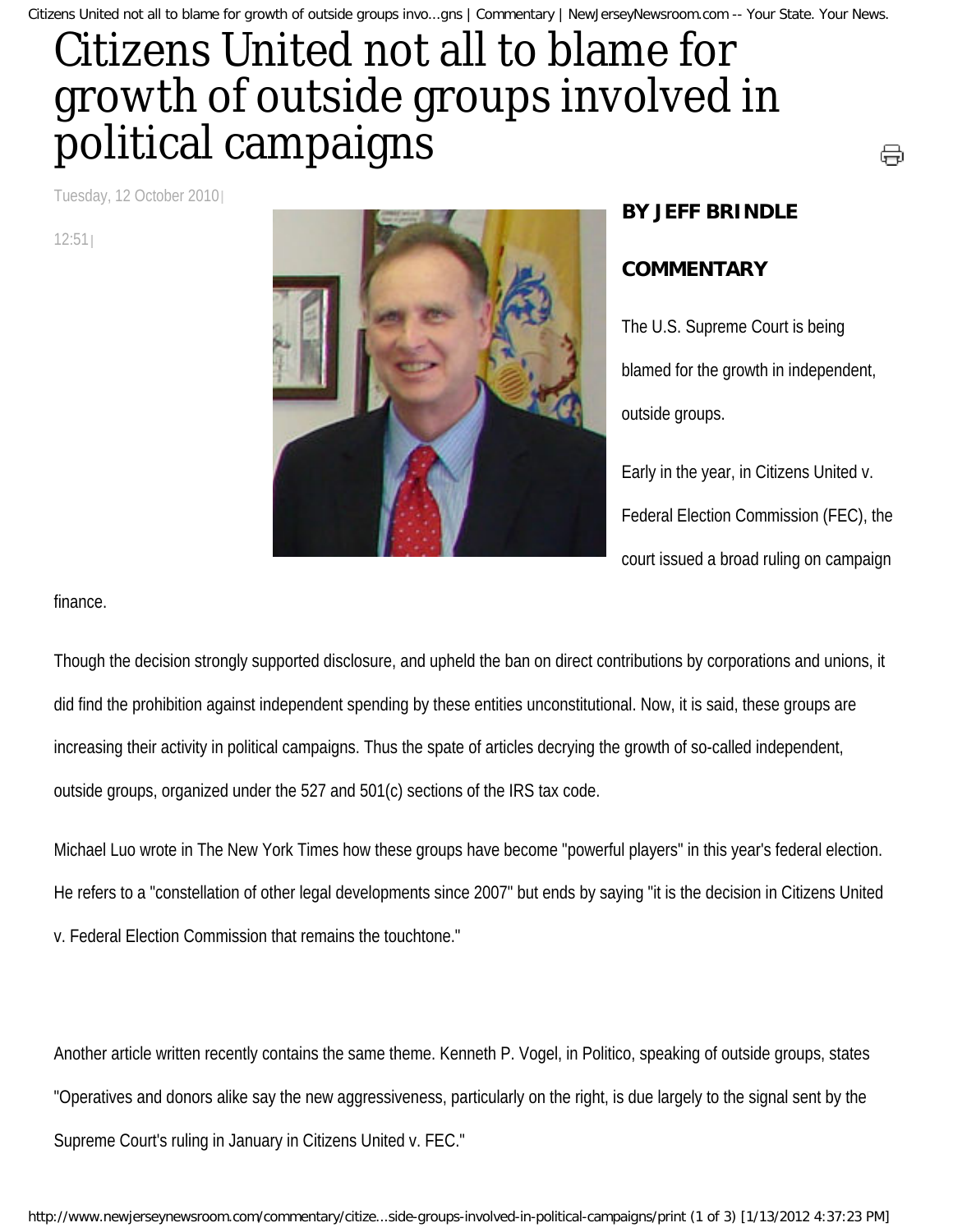Citizens United not all to blame for growth of outside groups invo...gns | Commentary | NewJerseyNewsroom.com -- Your State. Your News.

Citizens United has certainly helped to propel the growth of outside groups. But placing the blame wholly at the doorstep of the U.S. Supreme Court is simply wrong.

These so-called stealth groups were growing in influence prior to the issuance of the landmark Citizens United decision. The Democratic congressional victories in 2006 and 2008 were aided by such independent groups as move-on.org and Emily's List.

Now the more conservative groups like American Crossroads and the Chamber of Commerce are more engaged.

In truth, proliferation of these outside groups began following the enactment of the Bi-partisan Campaign Reform Act (BCRA), better known as McCain/Feingold.

McCain/Feingold contained many provisions. Two of the most impactful of those provisions, however, were the ban on soft money to political parties and the ban on corporate and union communications within 30 days of a primary and 60 days of the general elections.

McCain/Feingold is what started the stampede toward the creation of independent, outside groups; a development that has resulted in less transparency and less accountability in the area of campaign finance.

In an article I wrote in New Jersey Reporter in January of 2003, I predicted that this might be the case. And I wasn't alone. An editorial appearing in The Wall Street Journal at the time pointed out that one of the unintended consequences of McCain/ Feingold is the redirecting of soft money into "shadow committees" like "Empowerment America (Democratic)" and the "American Spirit Fund (Republican)."

And that is exactly what happened.

So what is the lesson from this. It is not that the system should never be reformed but that legislators must be very careful in crafting reforms.

It is very important to anticipate the unintended consequences of reform and to weigh the positives against the negatives in moving forward.